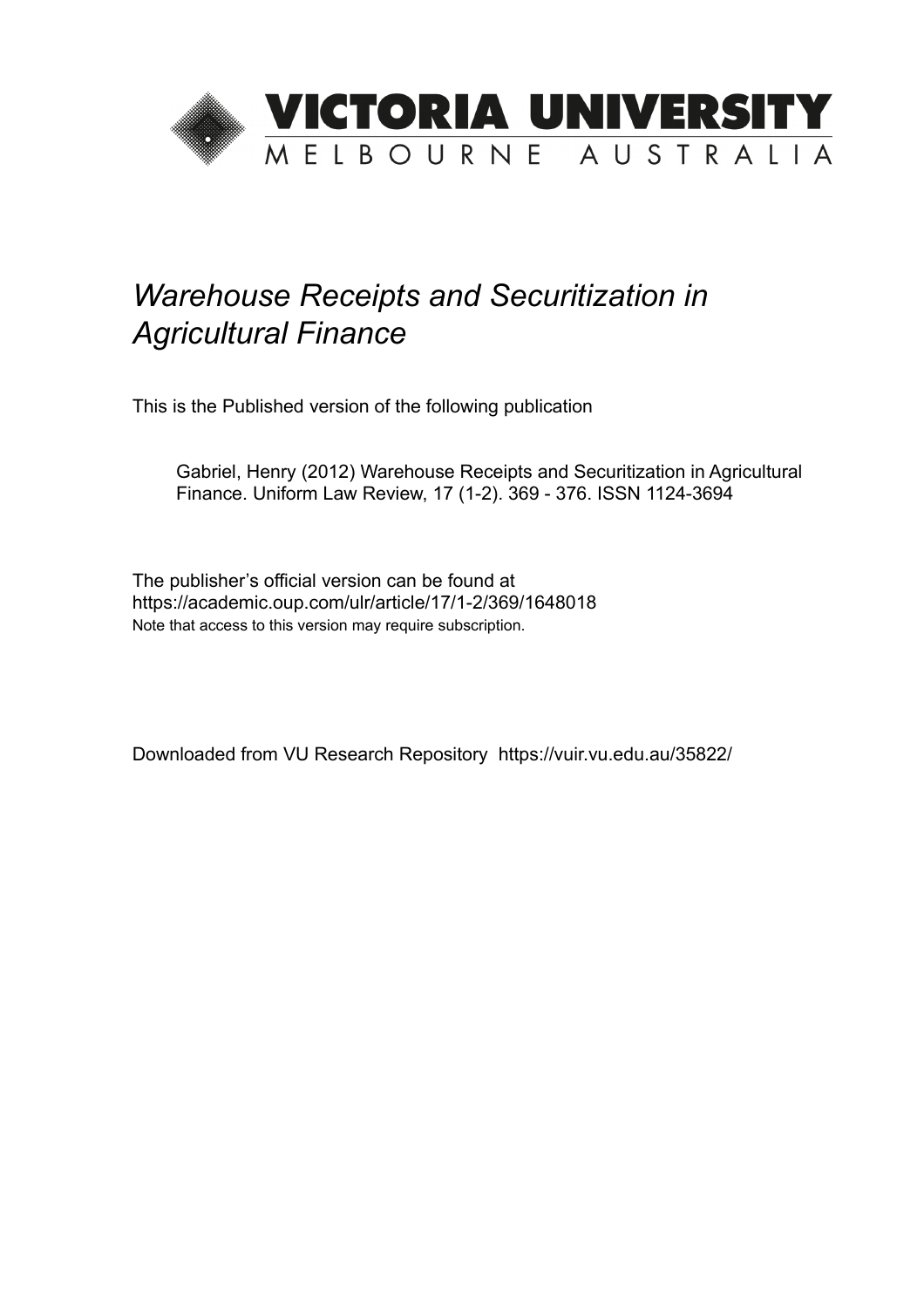## **Warehouse Receipts and Securitization in Agricultural Finance**

*Henry Deeb Gabriel* 

#### **I.** – **INTRODUCTION**

As part of the exploration of the possibility of UNIDROIT undertaking or participating in a project to develop food security, I examine in this paper the role that warehouse receipts might serve as part of the overall structure of an agricultural finance system to develop sustainable and profitable agricultural markets. What I intend to show is how warehouse receipts can be an important piece of a larger set of business and legal tools for agricultural development. This is one small part of the broader question of whether UNIDROIT's expertise in private law may contribute to the development of global food security.

It is important to appreciate that no amount of legislation can create opportunities for agricultural development without the political and economic resources necessary for development. A law that provides for enforceable and transferable warehouse receipts is of little use without a warehouse.1 A warehouse receipt has little use as well unless there is a viable and reliable legal system that will enforce the rights embodied in the warehouse receipt.

Moreover, warehouses and warehouse receipts are only part of the larger production and market framework. There must be transportation facilities to transfer physically the goods stored in the warehouse to the markets. There

<sup>×</sup>  Professor of Law, Elon University (United States of America); member of the UNIDROIT Governing Council. This paper is based on the presentation made by the author at the UNIDROIT Colloquium on "Promoting Investment in Agricultural Production: Private Law Aspects", held in Rome (Italy), 8-10 November 2011.

<sup>1</sup> The use of warehouses themselves creates great benefits for farmers. The greatest benefit is simply the ability to store products. From this flow many other benefits, such as preventing loss and waste (post-harvest losses are substantial in many places), being able to sell goods in bulk, reducing costs of transfer by selling goods without moving them, and choosing the optimum time to sell goods based on market demands and prices. Moreover, warehouses often do more than simply store goods. They often process and package them as well, which increases their value.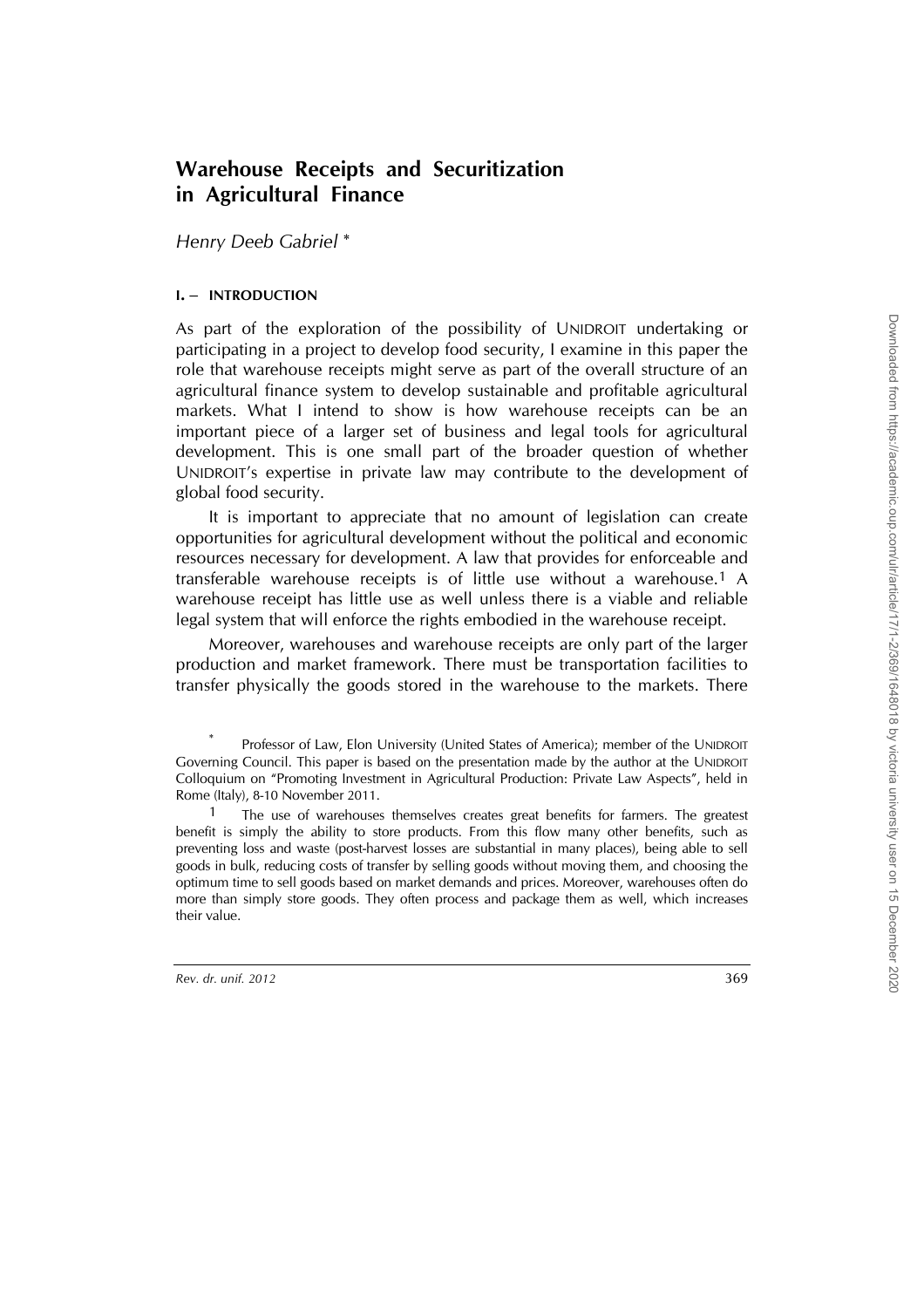must be markets for the goods. Finally, there must be banks or other financial entities that are willing to finance agricultural production.

#### **II.** – **WHAT ARE WAREHOUSE RECEIPTS?**

Every year, warehouses receive billions of dollars' worth of goods for storage. Modern warehouses not only store goods, but also often process and pack the goods as well as arrange for their transportation. The ability of farmers to store their agricultural products in warehouses can greatly increase the value of the goods, for example by allowing the farmers to decrease after-harvest losses, sell in bulk, and store until the market provides the best prices. Thus, warehouses themselves can add significant value to the goods that pass through them.

It is not warehouses themselves that are our concern here, but warehouse receipts. Warehouse receipts are a type of document of title. Documents of title can be briefly defined as writings, or their electronic equivalents,2 that represent the title and right to transfer specific goods. The two main types of document of title are warehouse receipts and bills of lading. Our concern here is warehouse receipts.

A warehouse receipt is issued by a warehouse (bailee) to the owner of the goods (consignor) upon the deposit of the goods at the warehouse. Warehouse receipts can be either negotiable or non-negotiable.

A non-negotiable warehouse receipt is effectively nothing more than a receipt of the goods by the warehouse that acknowledges the exact goods deposited by the consignor with directions to deliver the goods to the consignee. Because non-negotiable warehouse receipts themselves have no particular legal significance, the receipts cannot be used to transfer or finance goods. However, it is common for a warehouse to record title transfers and security interests on its records, so that those transactions can be accommodated absent the issuance of a negotiability document.<sup>3</sup>

The negotiable warehouse receipt, like its first cousin the bank draft, has specific legal significance. The rightful possession of the actual receipt gives the holder both the title to the goods as well as the right to transfer the title.

<sup>2</sup> There are significant developments in both domestic and international law on electronic documents of title. It is assumed that any project UNIDROIT would undertake in the area of warehouse receipts would consider these developments.

It is common in many parts of Africa to use non-negotiable warehouse receipts that are issued directly to the financing institution and not the depositor.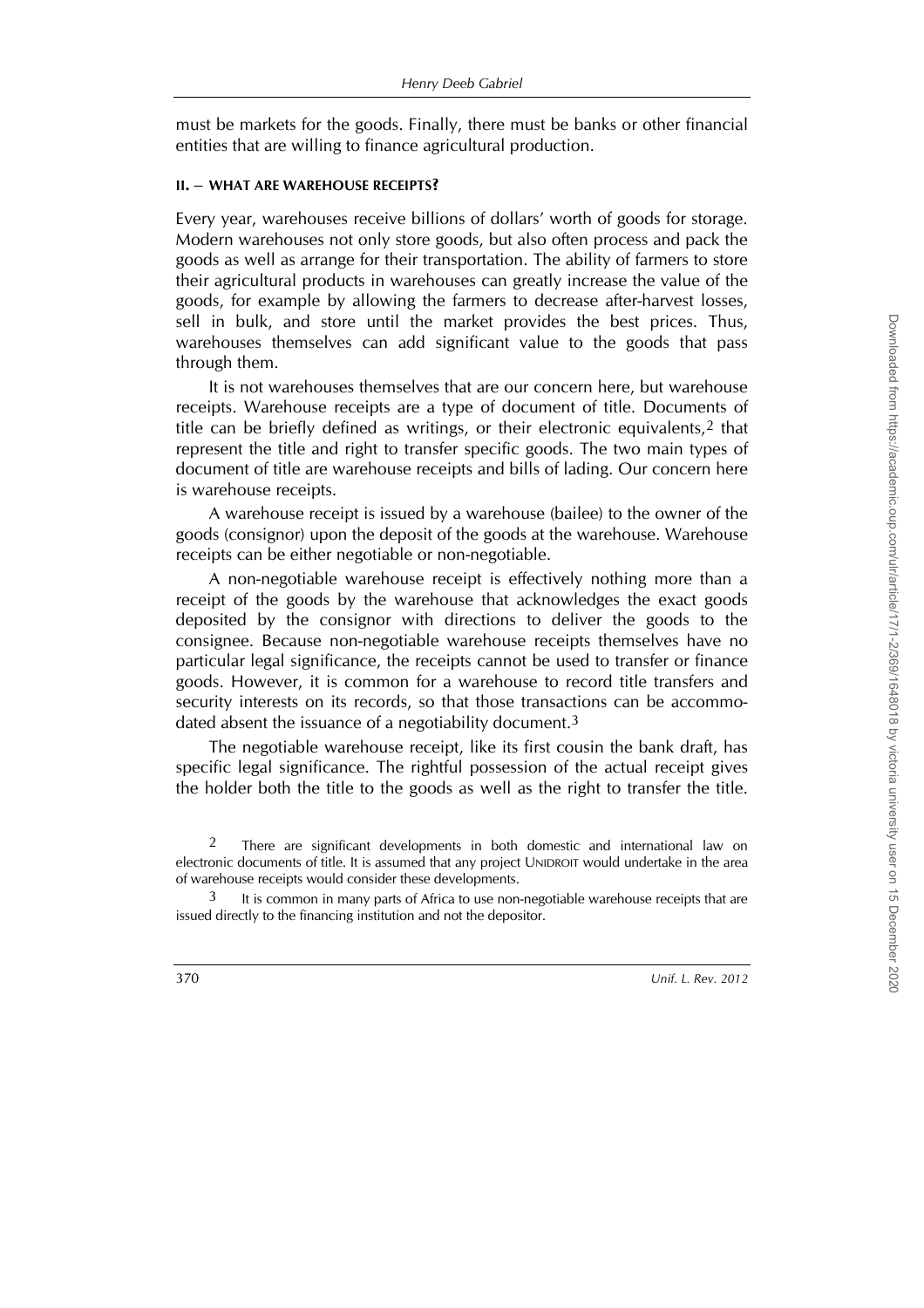This allows the holder to transfer the rights while the goods are still in the possession of the warehouse. Moreover, the receipt can be used to create secured financing by allowing the receipt to pass to the lender.

What this provides in essence is the ability to separate the ownership rights in the goods from the physical possession of the goods. By doing so, possession, storage and physical transfer can be based on the optimal time for these transactions, while the ownership rights and security interests can be timed according to the respective needs of these transactions.

#### **III.** – **USE OF WAREHOUSE RECEIPTS IN AGRICULTURAL FINANCE**

As warehouse receipts represent the ownership and title in the goods, the warehouse receipts themselves can be pledged as collateral for credit or sold outright for cash. The use of collateral in the financing of agricultural production is not as prevalent in developing economies as it is in more developed economies. As a result, the amount of credit to farmers is more limited than would be the case with farmers having access to secured credit. Moreover, because of the ease of transfer of warehouse receipts to creditors, farmers can prove the existence and worth of assets more readily than if they have to rely on the physical crops that are the basis for the assets.

In those economies where farmers sell their surplus at the time of harvest in local markets, a necessity without storage or major transportation facilities, the farmers are generally restricted to the prices that can be had not only at that market but also at the time of the year of the harvest. By storing the crops in warehouses, the farmers may be able to increase the value received for their crops both by adjusting the time of the sale based on the rise in fluctuating market prices 4 as well as by selling in different and larger markets.5 Moreover, by combining their crops with those of other producers, the farmers may benefit from selling in bulk.

Equally important is the use of warehouse receipts as a basis for secured credit. At present in many developing economies, all that small farmers have to support a credit application is their current cash flow and possibly an interest in land if they possess such. The use of warehouse receipts can increase the ability of credit by supplying a new source of collateral. This credit can be used to increase the availability of inputs such as feed and fertilizer.

4 This obviously assumes that the crops are not quickly perishable.<br>5 This assumes the availability of transport and other mechanisms

This assumes the availability of transport and other mechanisms to deliver to different markets.

*Rev. dr. unif. 2012* 371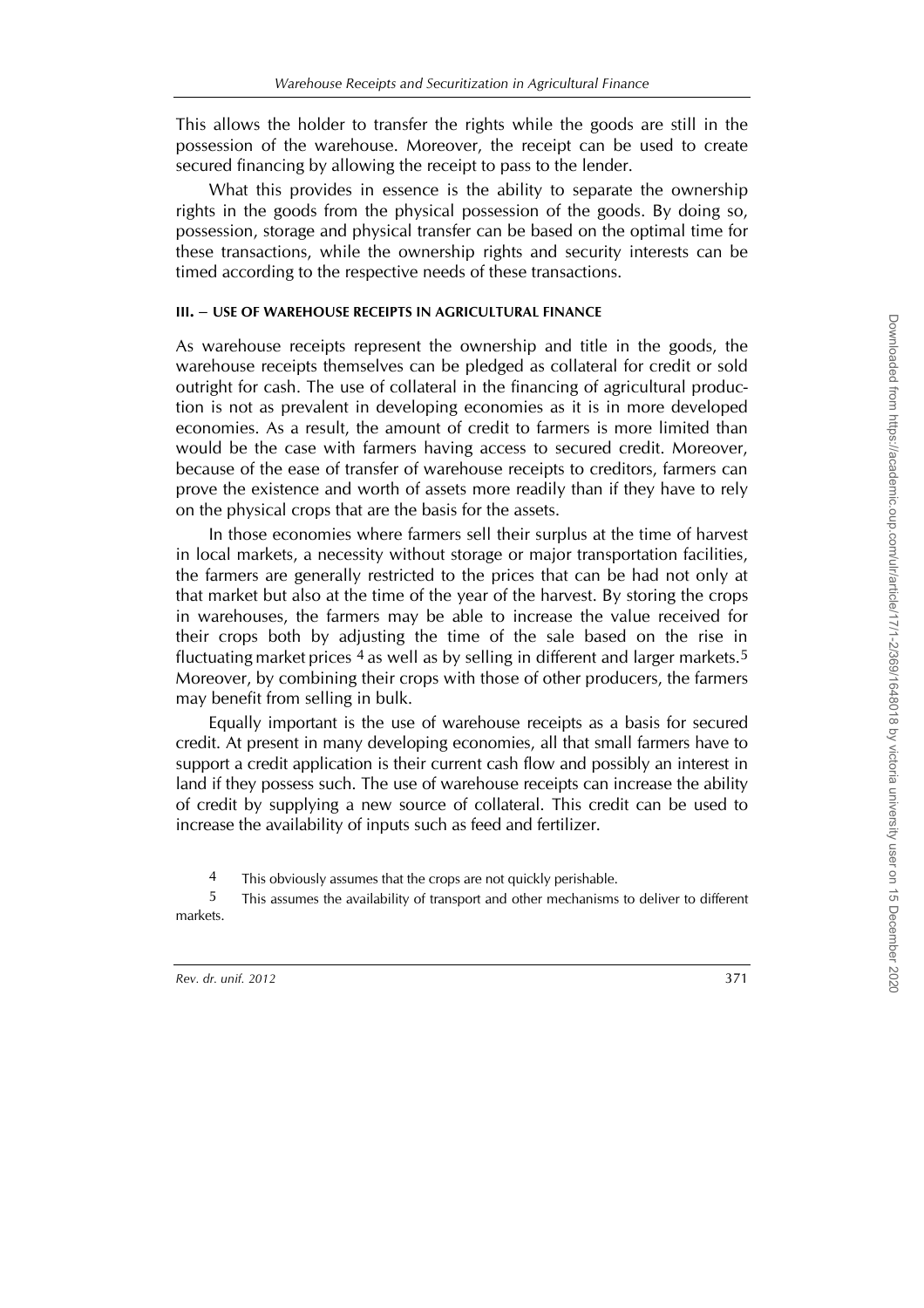The use of warehouse receipts as a basis for secured credit assumes that there is a financial market that provides for secured credit and this market will recognize warehouse receipts as acceptable collateral. Just as there is no need for warehouse receipts without warehouses (and markets to sell the crops stored in the warehouses), warehouse receipts cannot be used for credit unless there is a credit market that will accept them as collateral. This fairly obvious point is a reminder that the use of warehouse receipts for agricultural development is only one small part of the necessary legal and business structure that is required.

Traditionally, warehouse receipts have been issued as paper documents. Currently, though, electronic warehouse receipts exist in some domestic systems <sup>6</sup> and are being developed internationally.<sup>7</sup> Whether the models for electronic warehouse receipts (which are primarily registry-based) are appropriate in developing agricultural economies depends on the availability of a registry system. This, in and of itself is not a simple question. Who would develop and run the registry system would depend to a large extent on who the issuers of the warehouse receipts are. A closed 8 system that is run by a cooperative or by large buyers would be easier to maintain than an open system supported by a government. Moreover, a small closed system could be more easily financed by the users. Yet the cost of any electronic registry or other electronic warehouse receipt system may be prohibitively expensive. Thus, it would appear, at this time, that any new development of a warehouse receipt legal regime should provide both for traditional paper warehouse receipts as well as electronic equivalents for if and when such a system is feasible.

### **IV.** – **HOW WAREHOUSE RECEIPTS MAY ENHANCE AGRICULTURAL PRODUCTION IN DEVELOPING ECONOMIES**

For any discussion of the goals of agricultural development, it is customary to state the broad policy goals. For the question of the use and utility of warehouse receipts, the broad goals are generally consistent with any aspect

<sup>6</sup> This is provided for, for example, in American Uniform Commercial Code provisions on documents of title. See U.C.C. §§ 7-105 & 7-106.

<sup>7</sup> UNCITRAL Working Group IV is currently undertaking a project on transferable records which will include electronic warehouse receipts.

 $8$  By closed system I mean a system where there is a limited number of participants who all agree to abide by the rules and procedures of the system. This would exclude the larger public. Where all of the relevant participants in a local economy participate in a closed system, there is no particular need for an open, public system.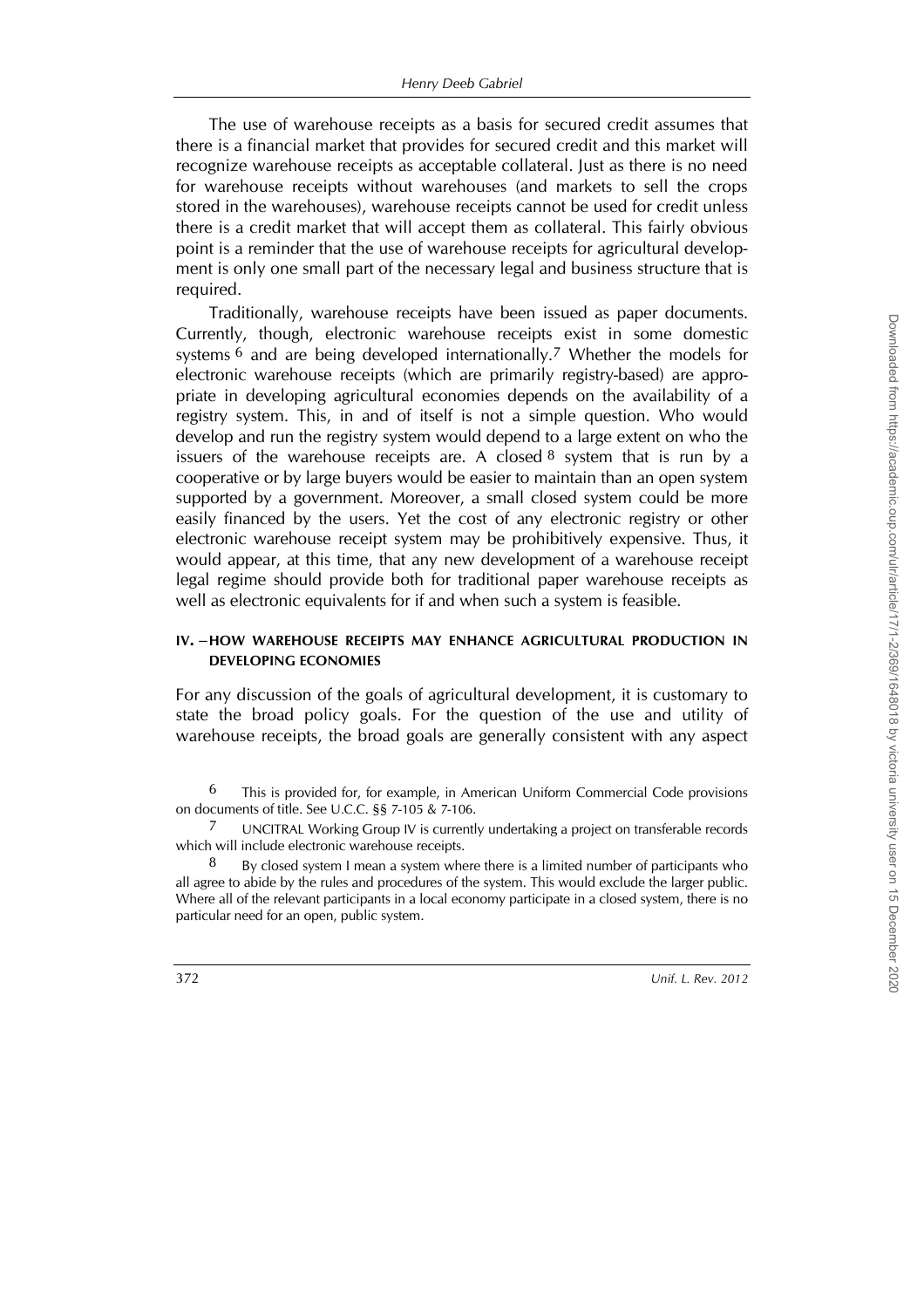of agricultural development: poverty reduction, enhanced food security, increased exports, and increased liquidity in markets. Yet a statement of these broad goals does not really express the ways in which warehouse receipts may actually enhance agricultural production.

A more focused discussion of warehouse receipts shows that they can serve the important function of providing the basis for developing market exchanges as well as reducing overall transaction costs by allowing commodities to be stored, shipped and sold in bulk. Both of these goals can be enhanced and achieved by the fact that agricultural products stored in warehouses can be aggregated and thereby shipped and sold in bulk. By creating volume in a unified place, markets can develop which allow buyers to purchase in a single larger market than from individual producers. This will allow small farmers to band together to provide a larger amount of goods to market, thereby getting a better price for their products.9

Moreover, to the extent that the goods are stored in a central place to be sold, the farmers may be able to bypass certain middlemen and thereby gain additional profit. This appears to be happening in some places such as Tanzania, where there is a well-developed coop system.

Moreover, by being able to store goods for future sale or delivery, the delivery of goods can be regularized based on market demand and availability of transport facilities, not on growth and production schedules.10 This can increase farmers' income by allowing transport, delivery and sale based on market prices and not on growth and production schedules. Moreover, predictability of income flow can be achieved by avoiding surpluses and shortages that can occur with irregular, seasonal delivery.

Although the discussion thus far has been on the warehouse receipts, it is important to keep in mind that the warehouses themselves are very much an important part of the discussion. Whereas the warehouse receipts provide an efficient method of legal transfer of ownership and finance, the warehouses are necessary for the storage and preservation of the agricultural produce. In many areas, post-harvest losses are substantial; warehouses can reduce these losses significantly.

10 This is already happening in some developing agricultural economies such as Zambia and Tanzania. *Ibid*.

<sup>9</sup> According to an excellent study of this area by Gideon Onumah (see elsewhere in this issue), evidence suggests that this would include 55% of Tanzania's coffee crop.

*Rev. dr. unif. 2012* 373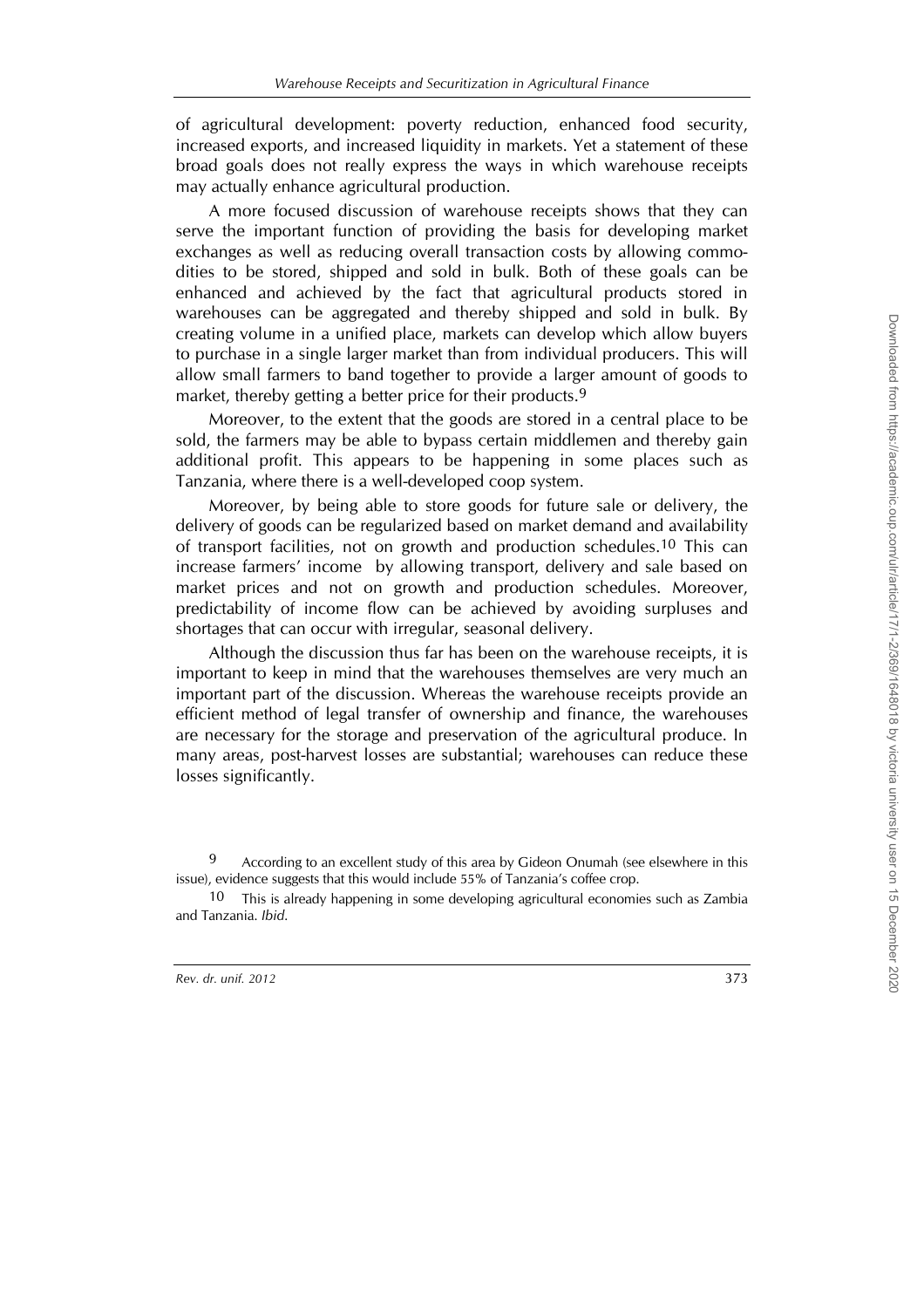#### **V.** – **NECESSARY FACTORS FOR A FUNCTIONING WAREHOUSE RECEIPTS SYSTEM**

There are three necessary conditions to have a functioning system of warehouse receipts as a component for agricultural development: (1) legal recognition and effective legal enforcement of the rights created and derived from warehouse receipts, (2) the physical infrastructure for warehouses and other transport facilities, and (3) effective markets to sell the agricultural products.

The viability of ownership and transfer of rights based on a piece of paper or its electronic equivalent assumes recourse to a legal system that will recognize and enforce these rights. Thus, in those jurisdictions that do not have clear legal rules that govern these rights, such rules will be necessary. Moreover, the participants must have a realistic belief that the legal system will acknowledge and protect these rights in a timely and efficient manner.

The major function of the warehouse is storage; the major function of the warehouse receipt is the sale and finance of the agricultural products. These uses of warehouse receipts presuppose markets for the sale and financing of agricultural products, and there are mandatory minimums necessary for the markets. This includes reliable information on both supply and demand as well as a regulatory or licensing system for warehouses <sup>11</sup> that can guarantee both product standards as well as warehouse integrity.

#### **VI.** –**STRUCTURAL AND SYSTEMIC PROBLEMS**

The contribution that UNIDROIT and its partners have to make in the area of food security is primarily legal assistance. But no amount of model laws and principles to govern warehouse receipts or any other aspect of agricultural production can be effective or overcome otherwise deficient physical facilities or inadequate markets.

The first requirement for any market for agricultural products is a surplus. Without that, there is only subsidence farming.

This can present somewhat of a chicken-and-egg problem. If a surplus is necessary to create assets that can be used to finance the development of agricultural production, it may be the agricultural production that is necessary to create the surplus. The solution to this problem, however, is beyond the expertise of an international commercial lawyer, and I will leave it to others to resolve.

11 These exist, for example, in Tanzania and Uganda. *Ibid*.

374 *Unif. L. Rev. 2012*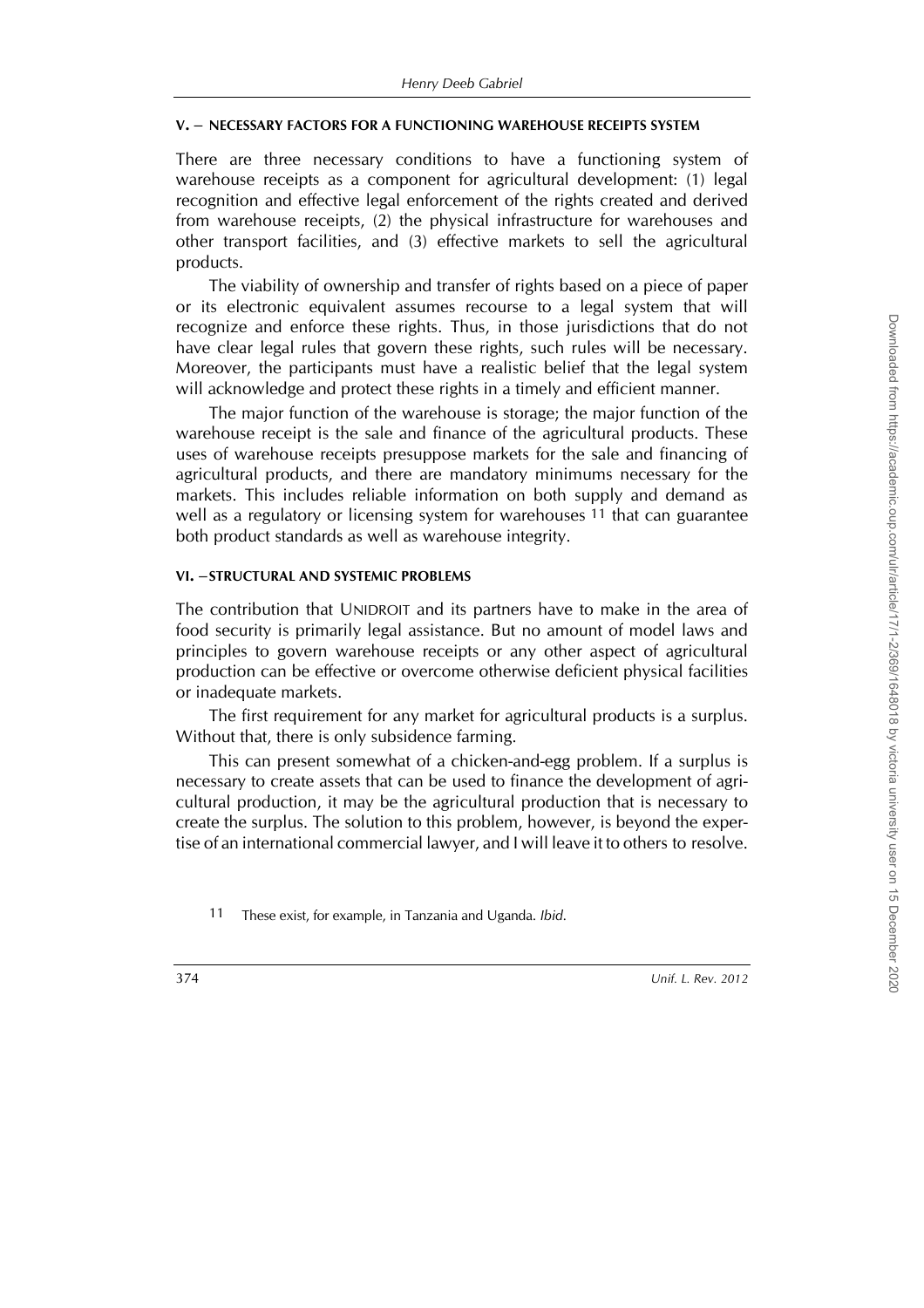Another systemic problem in many countries is the uncertain status of land tenure. Without specific land rights, farmers suffer both the problem of uncertainty of the right to the future use of land as well as loss of the ability to use the land as collateral. Although land tenure is ostensibly a legal problem that can be addressed by specific legal rules that govern land rights, the willingness to create and enforce land tenure relies on a political process and political willingness for this.

No fruitful discussion of the usefulness of warehouse receipts can be had without recognizing the need for physical warehouses. At present, in many countries these facilities are quite limited, and to the extent they do exist, they are often owned and used by large operators for export. Warehouses are expensive, both to build and to operate, and the capital necessary to build and operate them must come from somewhere. Again, this is one aspect of food security that the law cannot provide. Consistent problems of electricity to operate the warehouses, theft and fraud, the lack of insurance, and the credibility of the warehouse operators all add stress to the success of a warehouse system.

As agricultural products stored in warehouses are often sold in bulk from a multitude of suppliers, there is the need to regulate quality and uniformity. This requires commodity standardization and regulation. This can be done either by the government, by non-governmental organizations, or by industry, but it is necessary, and some facility or process must exist for it. This is another part of the overall development model that will not be solved by legal rules and principles.

Moreover, to get the warehoused agricultural goods to either or both domestic and international markets, there must be a transport infrastructure to provide the movement of the goods. This is yet another part of the overall development of food security that cannot be resolved by law but only by large inputs of capital.

Lastly, there is the need for markets for the agricultural goods, be they local, national or international. These markets have to provide confidence to the banks and other financing agencies that are necessary to provide the capital not only for the markets but also for the farmers and other agricultural producers and suppliers.